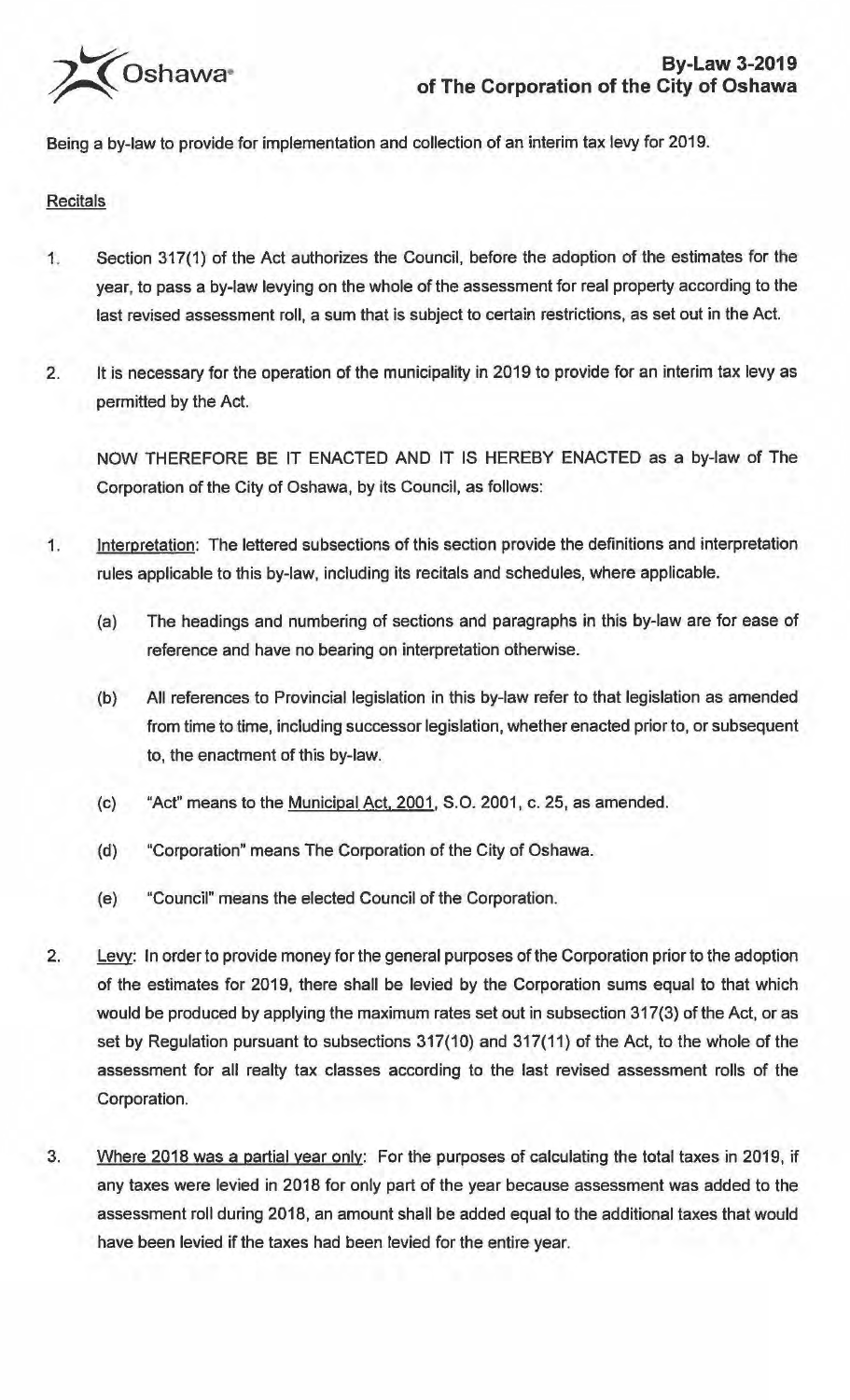- 4. Where property was non-rateable in 2018: Taxes shall be levied on a property that is rateable for local municipal purposes for 2019 even if the property was not rateable for local municipal purposes for 2018.
- 5. Collection: Notwithstanding the provisions of any previous by-laws of the Corporation or of The Corporation of the Township of East Whitby, which may have set the time for payment of rates, taxes and assessment, the taxes levied under this by-law shall be collected in two installments. The first installment is due on the 26th day of February 2019, and the second installment is due on the 26th day of April 2019. Notwithstanding the foregoing, all arrears of rates, taxes and assessments levied and imposed in any year prior to the current year (plus penalties and interest thereon) must be paid before any installment of the taxes for the current year is paid. Upon default in payment of any installment, the privilege of payment by installments shall be forfeited and the subsequent installment or installments shall immediately become payable.
- 6. Penalties/Interest: Any installment or part of any installment of taxes not paid on or before the day prescribed by section 5 of this by-law for payment of such installment shall be subject to a percentage charge which shall be added to and collected with the taxes and which shall be calculated as one and one-quarter per centum  $(1\frac{1}{4}\%)$  of such installment or part of such installment on the first day of default. Any installment or part of any installment of taxes not paid on or before the day prescribed by section 5 of this by-law for payment of such installment shall also be subject to an interest charge which shall be added to and collected with the taxes and which shall be calculated as one and one-quarter per centum (1¼%) of such installment or part of such installment on the first day of each calendar month thereafter in which default continues.
- 7. Part Payment: The Commissioner of Finance, Director of Finance, Treasurer or the Manager, Taxation Services may accept part payment from time to time on account of any rates and assessments and may give a receipt for that payment. Notwithstanding the foregoing, acceptance of any part payment shall not affect the collection of the percentage charge imposed and collectable under section 6 of this by-law in respect of non-payment of any taxes or any installment of taxes.
- 8. Payment methods: The rates, taxes and assessments imposed by this by-law may be paid either in full or by installments, as provided by section 5 of this by-law, to the credit of the Treasurer of the Corporation at any Oshawa branch of any Chartered Bank of Canada or Trust Company.
- 9. Mailing of Notice: The Manager, Taxation Services shall cause to be mailed to the address of the residence or place of business of the person taxed, the tax notice as contemplated by subsection 343(6) of the Act.
- 10. Collection after return of Collector's Roll: In the case where the Manager, Taxation Services shall have failed or omitted to collect the taxes or any portion of the taxes on the day appointed for the return of the collector's roll, the Manager, Taxation Services is authorized to continue the levy and collection of the unpaid taxes, penalties and interest in the manner and with the powers provided by law for the general levy and collection of taxes.